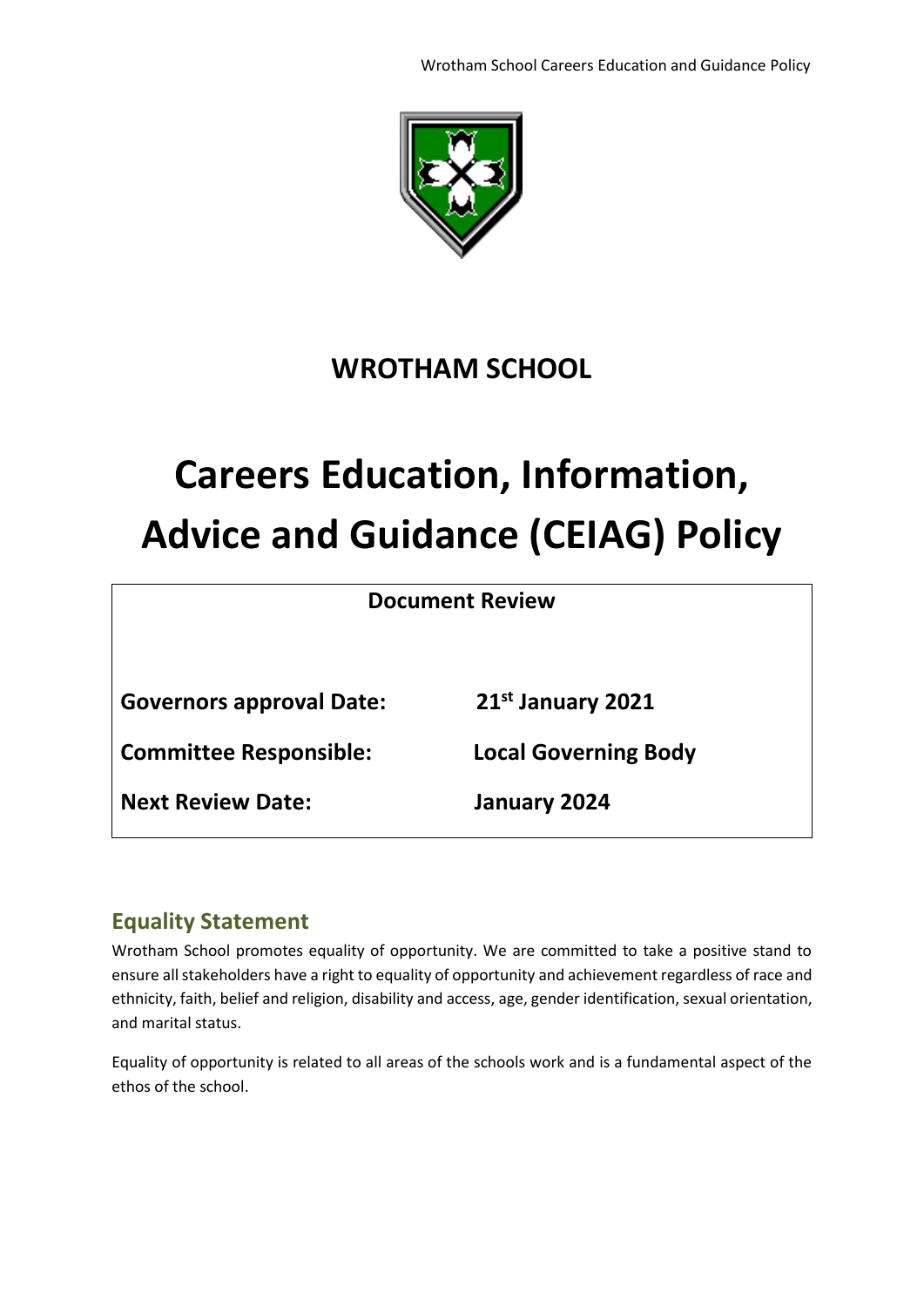# **Wrotham School Careers Education, Information and Guidance Policy**

### **1. Mission Statement**

#### **1.1 Purpose of CEIAG**

Wrotham School is committed to providing high quality Career Education, Information, Advice and Guidance (CEIAG) to all students. This provision reflects statutory and non-statutory careers guidance outline by the Department for Education.

CEIAG is important because it:

- Empowers and prepares young people to gain and sustain enriching employment.
- Raises student aspirations to reach for their full potential which in turn improves school attainment.
- Supports young people in developing the necessary confidence, knowledge and skills to plan for and manage their own future.
- Promotes diversity, social mobility and challenges stereotypes.

#### **1.2 Aims**

Wrotham School is proud to partner with colleges, HE providers, businesses, parents and other external agencies in order to offer broad and effective support to our students. Our CEIAG provision aims to:

- Give students relevant careers information and guidance through curriculum learning, one-to-one advice and a range of activities, events and trips.
- Display the full range of routes available to young people post-16 and post-18 and to provide personal guidance regarding which to explore further.
- Impartially support students on an individual basis to choose the pathway that is right for them.
- Expose students to the world of work through Year 12 work experience placements as well as curriculum related workplace visits.
- Enable students to consider their own strengths, skills and motivations and to evaluate how these impact future career decisions.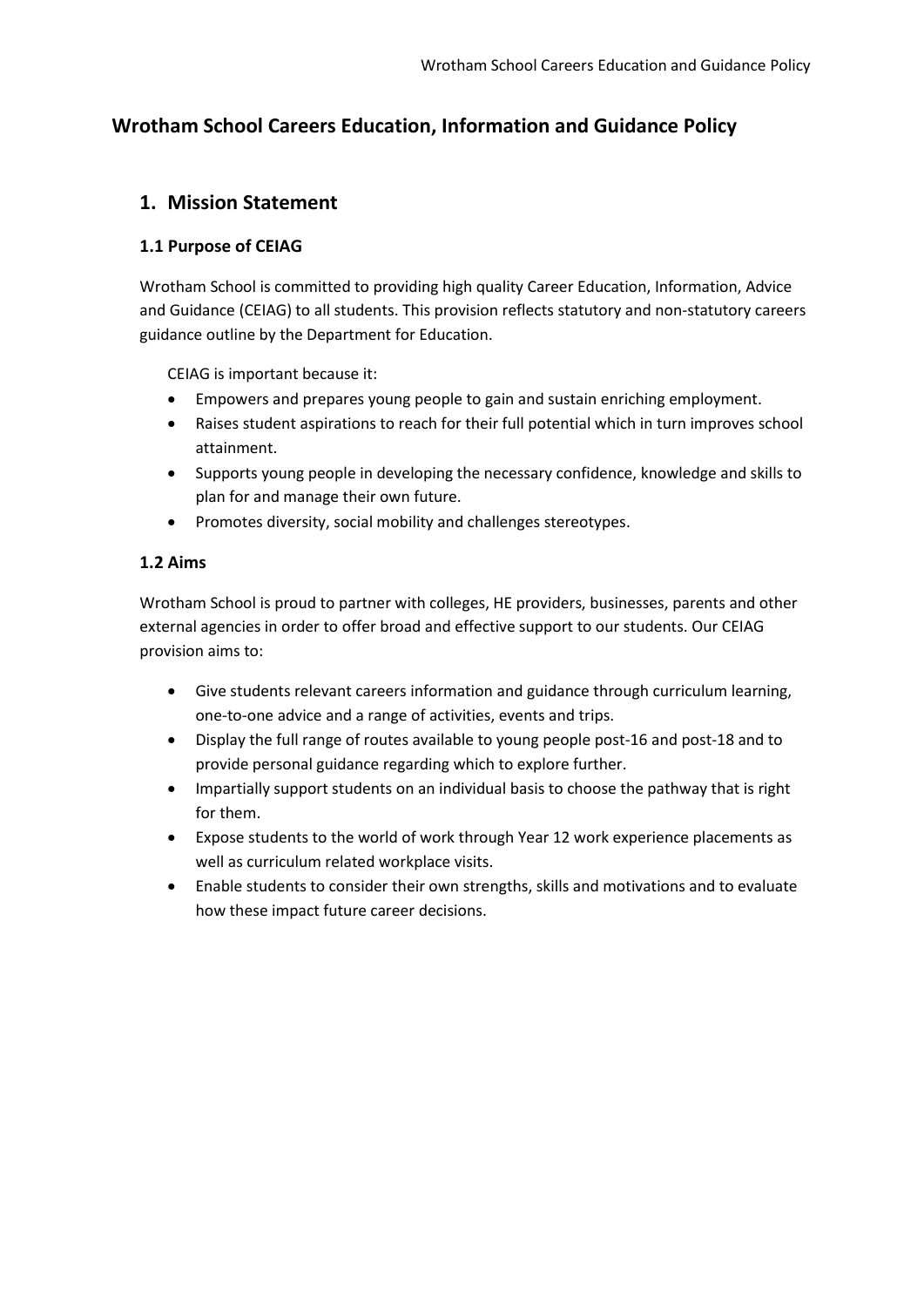# **2. Leadership**

The school's CEIAG is planned and organised by the designated Careers Leader in partnership with school staff, students, parents as well as local businesses and agencies.

| Role                                 | <b>Name</b>                              |
|--------------------------------------|------------------------------------------|
| Careers Leader                       | Angeline Hollinshead (Pearl Cheval while |
|                                      | AHO on maternity leave)                  |
| Senior Leadership Team Link          | <b>Victoria Ross</b>                     |
| Link Governor                        | James Emmitt                             |
| Heads of Year                        |                                          |
| 6 <sup>th</sup> Form Careers Support | Pearl Cheval                             |
|                                      | Karen Parry (post-18 destinations)       |

# **3. Provision**

#### **3.1 Student Entitlement**

All students at Wrotham School have access to a range of opportunities to support their development and progression over the course of their time at the school. This general entitlement includes:

- Access to a careers advisor for group work or individual guidance meetings.
- Assemblies featuring a range of education providers to help students make informed decisions for their futures.
- Careers information and computer based careers programmes and tools.
- Information and resources on the school website and in the careers library.

#### **3.2 Key Stages**

Wrotham School's CEIAG provision is designed to support students through the different stages of their journey through school. Relevant and targeted guidance is given at each key transition stage to ensure students' develop the necessary understanding and skills.

#### **Key Stage 3 Provision**

In Years 7 and 8 the focus is on exploring interests and motivations and developing a broad understanding of the world of work. This includes:

- An introduction to and advice on subject choices
- Year 8 Choices evening
- Advice provided by subject teachers about choices
- Access to START profile for students and parents
- Additional information about choices from school options booklet
- Activities involving addressing gender stereotypes in employment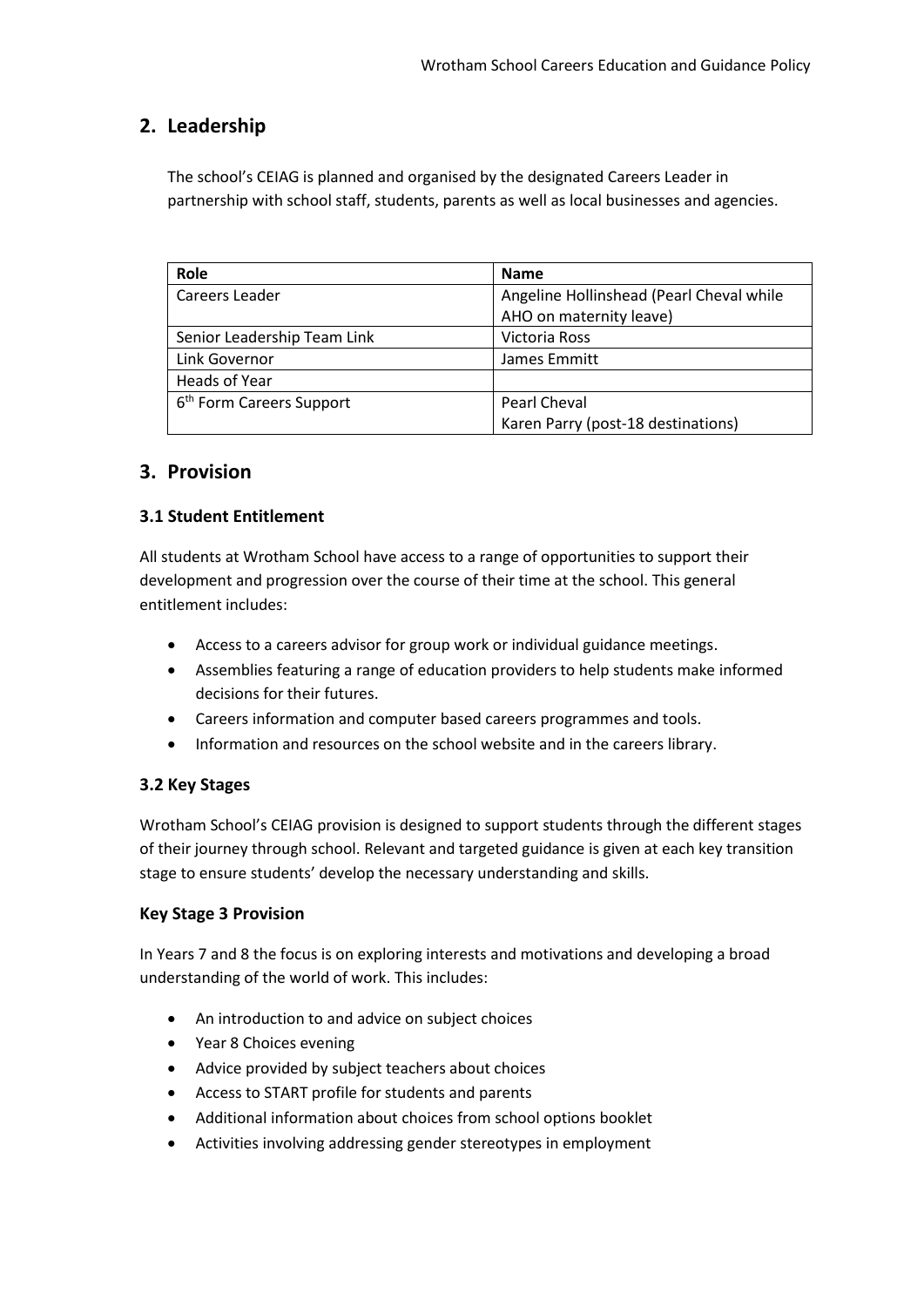#### **Key Stage 4 Provision**

In Year 9 the focus is on building aspirations and exploring career opportunities in more detail, including challenging stereotypes. In Year 10 the focus is on developing self-presentation skills and understanding what employers want. In Year 11 the focus is on making plans and applications for post-16 learning. This includes:

- School careers fair
- Individual Post 16 interviews for targeted Year 11 students
- Information about Post 16 options inc. Sixth Form, college and apprenticeships
- An Open Evening for the students to discuss Post 16 options with the school
- Access to START profile for students and parents
- Year 11 Tutor assistance with UCAS Progress process

#### **Key Stage 5 Provision**

In Years 12 and 13 the focus is on preparing the students to make good choices, engage in work experience, and understand personal development. This includes:

- Support completing applications for university, apprenticeships and employment
- 1 week work experience placement
- Individual career plan interviews for targeted students
- Trip to UCAS exhibition fair
- Trip to National Apprenticeship Show
- Support from Cambridge University staff for Oxbridge applications
- Support with UKCAT and BMAT for medical and dentistry applications
- Access to START profile for students and parents
- Sign posting to university open days
- School careers fair

#### **3.3 Careers Advisor Network**

Wrotham School are a member of the Careers Advisor Network established by the Careers and Enterprise Company. Our Enterprise Coordinator Simon Harris provides expert advice on improving CEIAG provision and our Employer Advisor Fiona Mason provides experienced industry advice as well as a valuable network of contacts. These connections are vital as they allow us to offer industry guidance delivered by industry experts.

#### **3.4 Parents**

The school seek to partner with parents/careers in the provision of CEIAG. A database is kept of parents/carers who have made themselves available to support in ways such as providing work shadowing placements, giving career insight talks or exhibiting at a careers fair. Please contact the school Careers Leader for further information.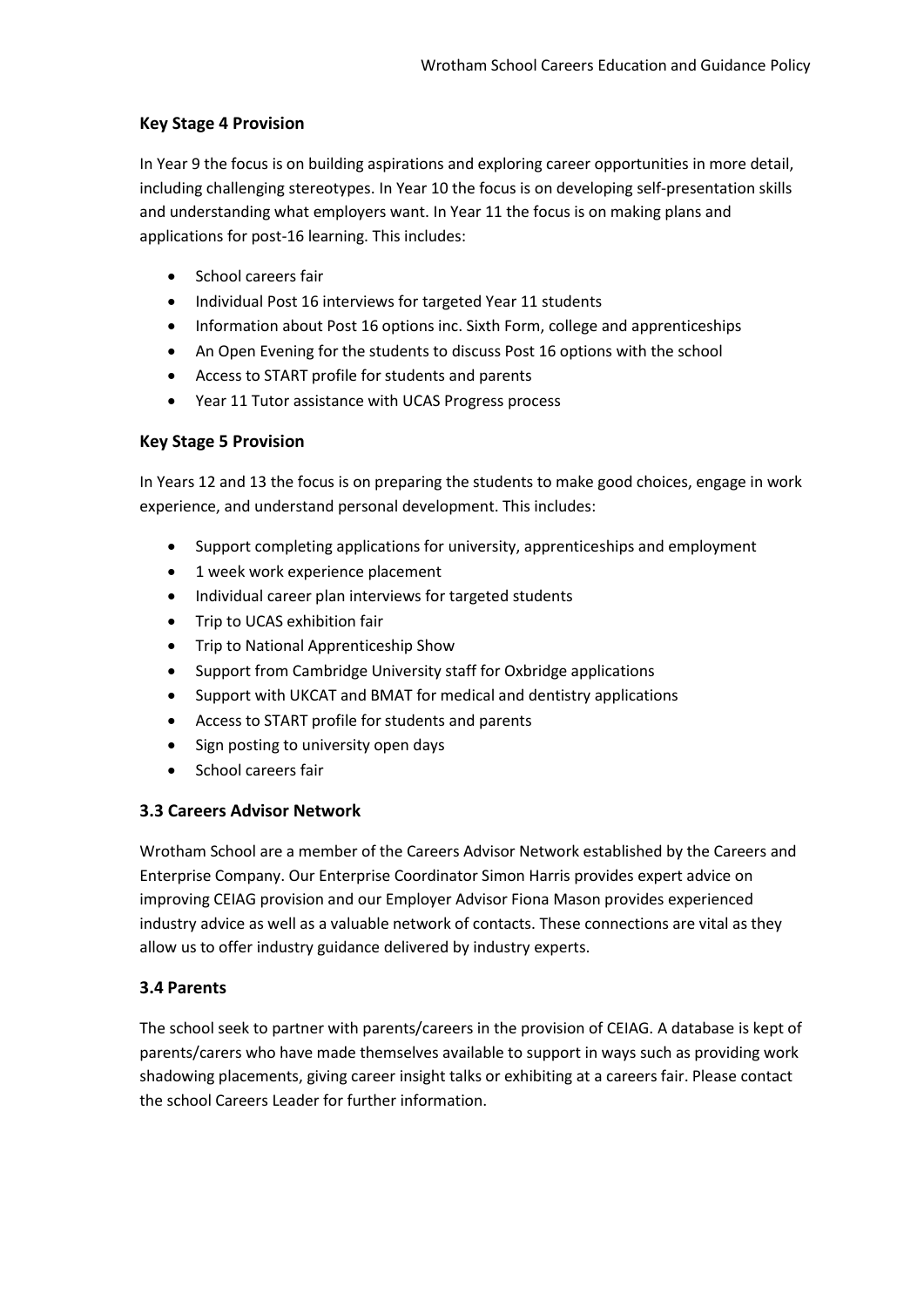#### **3.5 Alumni**

Our past students are encouraged to join the Wrotham School Alumni group on LinkedIn. This allows us to effectively network with those students and the companies that they work for. This in turn creates opportunities for work experience placements and alumni career mentoring for current students.

#### **3.6 Tracking**

Wrotham School works closely with Kent County Council to ensure that intended destination data and September guarantee information is used to enable the school and local authority to support all students into positive outcomes. Individual support is provided to students at risk of becoming NEET (Not in Education, Employment or Training). Careers tracking processes are also used internally to ensure students are supported effectively as they progress through the school.

#### **3.7 Provider Access**

There are a number of ways in which local providers can partner with the school to provide opportunities for our students. We welcome assembly presentations, career insight talks, student mentoring and exhibiting at our careers fair. Any provider wishing to request access should contact the school office: office@wrotham.kent.sch.uk or Phone: 01732884207.

# **4 Work Experience**

For many of our students their time undertaking work experience will be their first experience of the world of work, providing them with an opportunity to understand not only a business and the roles staff play, but to also consider their own plans for the future. All Year 12 students are expected to complete a work experience placement on set dates during Term 6. Dates for end of year placement are published in September to allow students the most possible time to actively search for a placement.

# **5 Evaluation of provision**

The school Careers Leader and the SLT link are responsible for monitoring the CEIAG provision as well as conducting an annual review. The evaluation process takes into consideration student survey feedback on careers events and trips, parental feedback and Local Authority destination data. The Gatsby benchmarks are used to provide a basis for evaluating the CEIAG provision.

# **6 Staff Development**

The CPD needs of the Careers Leader are identified through regular meetings with the SLT link as well as an annual appraisal. Funding for CPD can be accessed through the School. The Careers Leader is able to attend regular local careers advisor meetings in order to remain current with developments in both the careers advice sector and local industry.